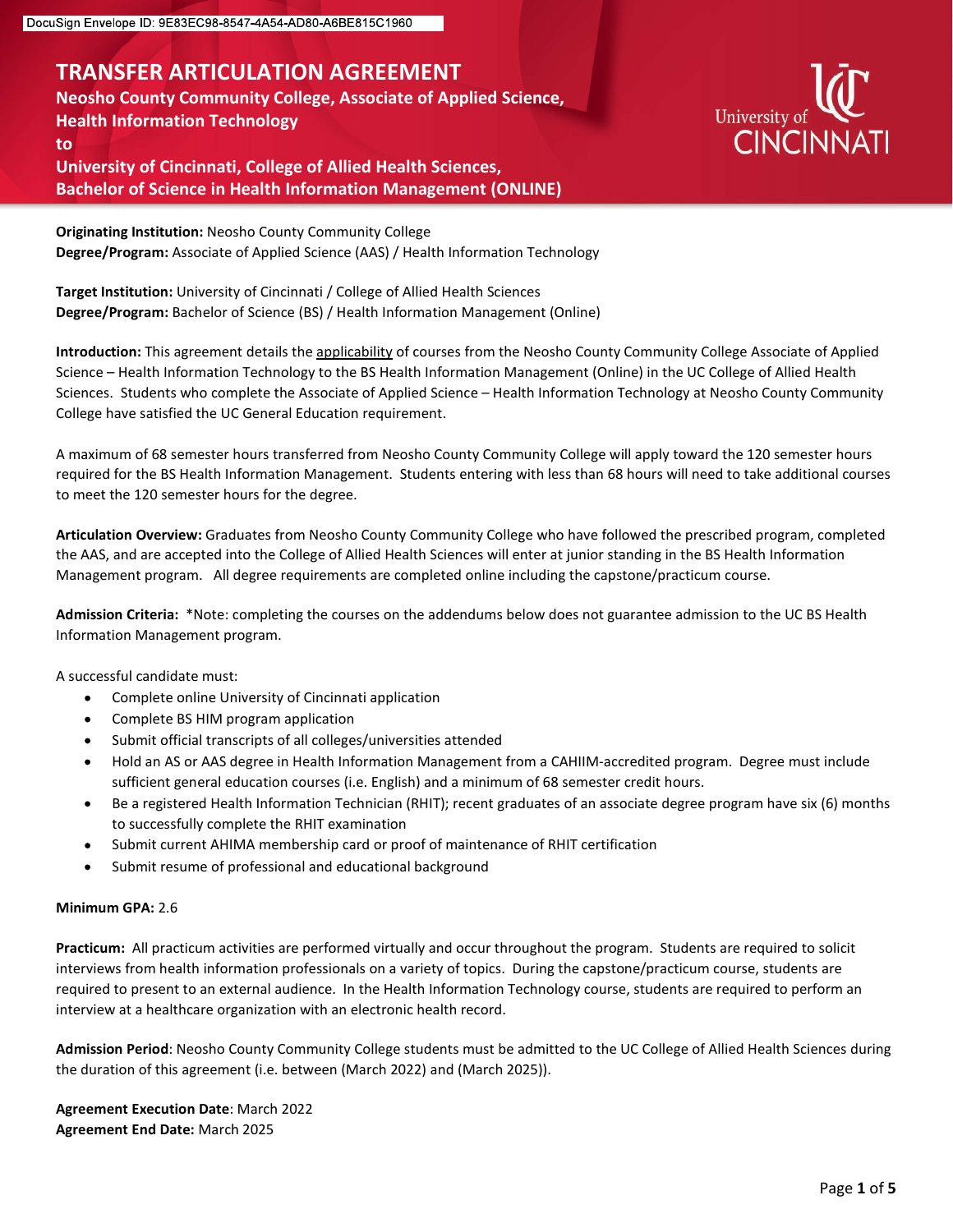## TRANSFER ARTICULATION AGREEMENT

Neosho County Community College, Associate of Applied Science, Health Information Technology

to

University of Cincinnati, College of Allied Health Sciences, Bachelor of Science in Health Information Management (ONLINE)

#### EXECUTION, DURATION AND REVIEW OF AGREEMENT:

This agreement becomes effective upon its signing by the Deans of both Colleges and will remain effective for three years. At the end of this time, the agreement will be reviewed and may be renegotiated. Neosho County Community College and the UC College of Allied Health Sciences agree to keep one another informed

as program changes affecting the agreement occur. The Deans of both Colleges will agree upon any future additions and/or amendments to this document in writing.

This agreement will be reviewed on an annual basis and is subject to change due to revisions in program curriculum.

#### Neosho County Community College students are encouraged to work closely with their academic advisor to monitor possible changes.

#### See attached appendix for course equivalencies and transfer degree map.

| DocuSigned by:                     |                                                   | DocuSigned by:                                                                          |          |
|------------------------------------|---------------------------------------------------|-----------------------------------------------------------------------------------------|----------|
|                                    | Robb<br>3/9/2022                                  | $\mathcal{O}$ and $\mathcal{O}$ $ y $ and $\mathcal{O}$                                 | 3/9/2022 |
| DAA91C55D34AA<br>Sarah Robb, Ed.D. |                                                   | 1F09FC0F2B4C42A<br>Tina Whalen, PT, EdD, DPT, MPA                                       |          |
|                                    | Vice President for Student Learning               | Dean                                                                                    |          |
|                                    | Neosho County Community College                   | College of Allied Health Sciences                                                       |          |
|                                    |                                                   | University of Cincinnati                                                                |          |
| DocuSigned by:                     |                                                   | DocuSigned by:                                                                          |          |
| 12 cyril<br>9BB9DB8A61464F6        | 3/9/2022                                          | Pamela Greenstone<br>E363B7A4F0F492                                                     | 3/9/2022 |
|                                    | Jennifer Brown, MSL, RHIA                         | Pamela S. Greenstone, MEd, RHIA                                                         |          |
|                                    | Program Director, Health Information Technology   | Interim Department Head, Clinical & Health Information Sciences                         |          |
|                                    | Neosho County Community College                   | Program Director, Health Information Management Online                                  |          |
|                                    |                                                   | <b>College of Allied Health Sciences</b>                                                |          |
|                                    |                                                   |                                                                                         |          |
|                                    |                                                   | University of Cincinnati                                                                |          |
|                                    |                                                   |                                                                                         |          |
|                                    | <b>Primary Contact Person for this Agreement:</b> |                                                                                         |          |
|                                    | <b>Neosho County Community College</b>            | <b>University of Cincinnati</b>                                                         |          |
| <b>Name</b>                        | Jennifer Brown                                    |                                                                                         |          |
| <b>Title</b>                       | Health Information Technology Director            | Sr Transfer & Articulation Specialist<br>College Credit Services, Enrollment Management |          |
| Email                              | jbrown@neosho.edu                                 | credeval@uc.edu                                                                         |          |
| <b>Mailing</b>                     |                                                   | <b>College Credit Services</b>                                                          |          |
| <b>Address</b>                     | Neosho County Community College                   | University Pavilion 120                                                                 |          |
|                                    | 800 W. 14th Street<br>Chanute, KS 66720           | PO Box 210202                                                                           |          |

#### Primary Contact Person for this Agreement:

|                                  | <b>Neosho County Community College</b>                                     | <b>University of Cincinnati</b>                                                                           |
|----------------------------------|----------------------------------------------------------------------------|-----------------------------------------------------------------------------------------------------------|
| <b>Name</b><br><b>Title</b>      | Jennifer Brown<br>Health Information Technology Director                   | Sr Transfer & Articulation Specialist<br>College Credit Services, Enrollment Management                   |
| <b>Email</b>                     | jbrown@neosho.edu                                                          | credeval@uc.edu                                                                                           |
| <b>Mailing</b><br><b>Address</b> | Neosho County Community College<br>800 W. 14th Street<br>Chanute, KS 66720 | <b>College Credit Services</b><br>University Pavilion 120<br>PO Box 210202<br>Cincinnati, Ohio 45221-0202 |

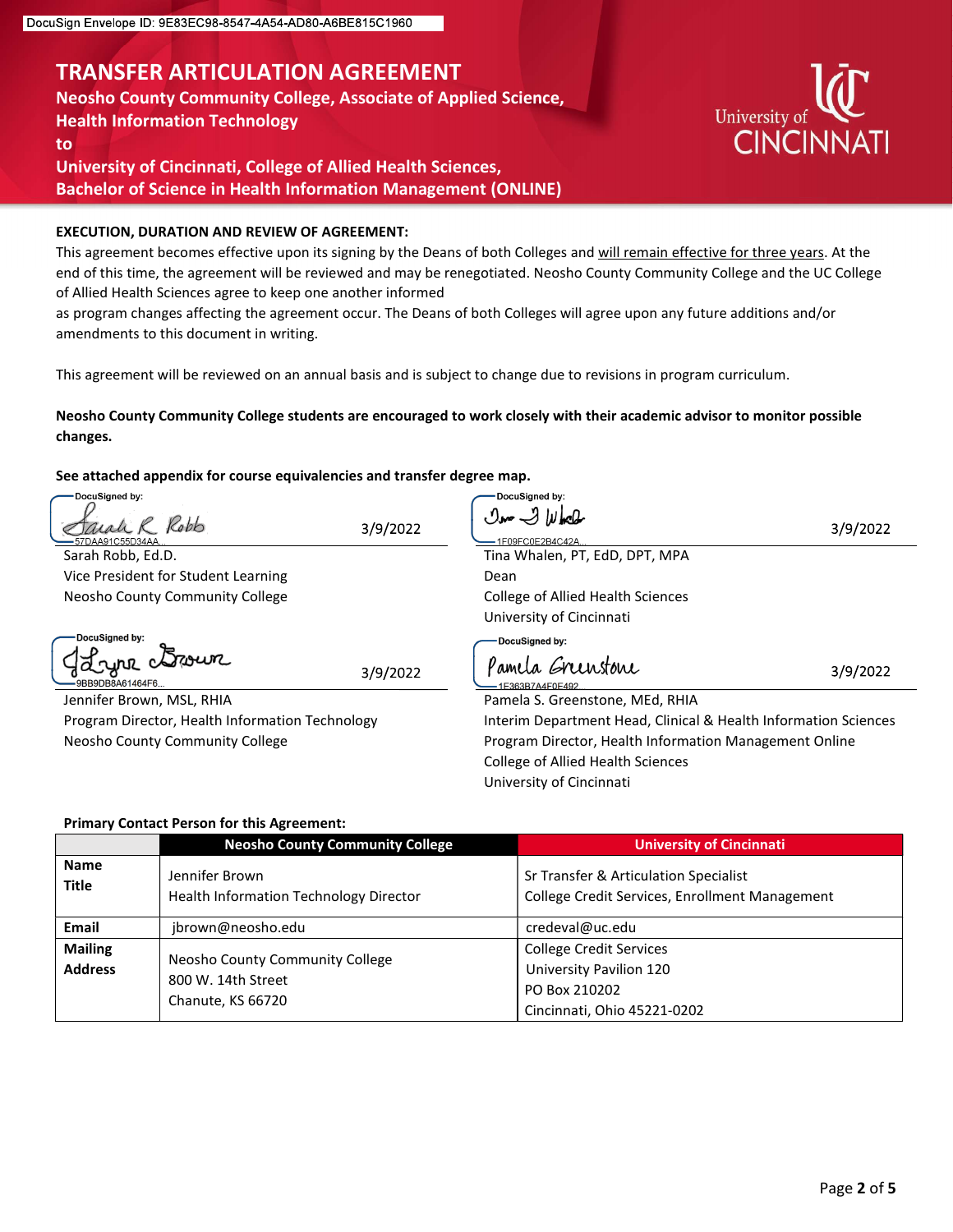# Transfer Degree Map CINCINNA



Neosho County Community College Associate of Applied Science

Associate of Applied Science **To Acke a Communist Bachelor of Science**<br>Health Information Technology **To Acke a Health Information Management** University of Cincinnati College of Allied Health Sciences Bachelor of Science (Online)

This agreement is valid from March 2022 to March 2025

#### Admissions & Deadlines

#### **Transfer Admissions Information:** admissions.uc.edu/information/transfer Admission Criteria:

- Completion of the courses on this worksheet does not guarantee admission to the UC program.
- A successful candidate must:
	- o Complete online University of Cincinnati application
	- o Complete BS HIM program application
	- o Submit official transcripts of all colleges/universities attended
	- o Hold an AS or AAS degree in Health Information Management from a CAHIIM-accredited program. Degree must include sufficient general education courses (i.e. English) and a minimum of 68 semester credit hours.
	- o Be registered Health Information Technician (RHIT); recent graduates of an associate degree program have six (6) months to successfully complete the RHIT examination.
	- o Submit current AHIMA membership card or proof of maintenance of RHIT certification
	- o Submit resume of professional and educational background
- **Example 18 of Applied Science**<br> **Health Information Technology**<br> **Health Information Technology**<br> **Health Information:**<br> **This agreement is valid from March 2022 to March 2023<br>
<b>This SCIENCE APPLE 2023**<br> **This SCIENCE APP** Practicum: All practicum activities are performed virtually and occur throughout the program. Students are required to solicit interviews from health information professionals on a variety of topics. During the capstone/practicum course, students are required to present to an external audience. In the Health Information Technology course, students are required to perform an interview at a healthcare organization with an electronic health record.
- Students who complete the AAS Health Information Technology at Neosho County Community College have satisfied the UC General Education requirement.
- Students must be admitted to the UC College of Allied Health Sciences during the duration of this agreement.
- Minimum GPA: 2.6

#### Tuition & Scholarships

**General Tuition & Fees: uc.edu/bursar/fees** Scholarships for transfer students: financialaid.uc.edu/sfao/scholars/transfer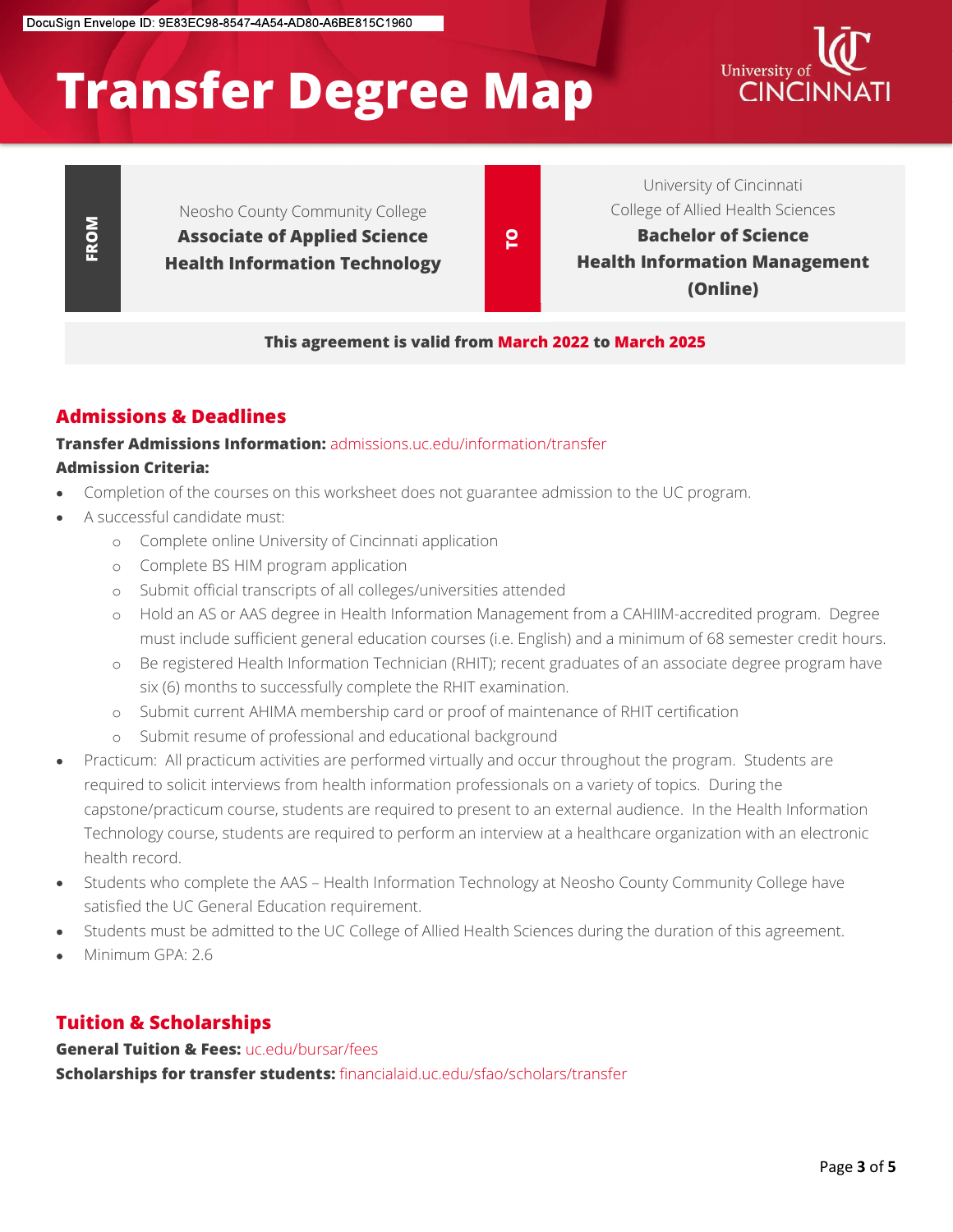#### UC admissions questions:

Undergraduate Admissions Web: admissions.uc.edu Email: transfer@uc.edu

Sign Envelope ID: 9E83EC98-8547-4A54-AD80-A6BE815C1960<br> **Contact Information**<br> **UC admissions questions:**<br>
Undergraduate Admissions<br>
Web: admissions weedu<br>
Email: transfer@uc.edu<br> **Pre-transfer and transition advising at U** Transfer & Transition Advising Center Web: uc.edu/transferadvising Email: transfer@uc.edu

# **Contact Information Contact Information Contact Information Details of this agreement or equivalencies:**<br>Andrew Shrigley, Sr Transfer & Articulation Specialist,<br>College Credit Services, <u>credeval@uc.edu</u><br>More Information **Details of this agreement or equivalencies:**<br>Andrew Shrigley, Sr Transfer & Articulation Specialist,<br>College Credit Services, <u>credeval@uc.edu</u><br>Health Information Management Online majors College Credit Services, credeval@uc.edu **Details of this agreement or equivalencies:**<br>Andrew Shrigley, Sr Transfer & Articulation Specialist,<br>College Credit Services, <u>credeval@uc.edu</u><br>**More Information**<br>**Health Information Management Online majors**<br>in the Colle

#### More Information

in the College of Allied Health Sciences:

online.uc.edu/undergraduate-degrees/bachelors-inhealth-information-management

General information about the University of Cincinnati: uc.edu.

#### Curriculum Equivalencies

The following suggested course sequence includes all course requirements for this articulation agreement following admission to the College of Allied Health Sciences BS Health Information Management (Online) program. You should consult with an academic advisor each semester to ensure you maintain appropriate degree progress and are fulfilling all requirements for the agreement. Course sequencing below assumes a fall start date. If starting the program during any other term, please consult with your academic advisor. \*NOTE: Required coursework for the associate degree and credentials required for admission to the BS Health Information Management (Online) program are not outlined here. Please consult your academic advisor at your first institution for those details.

For details beyond course planning, please consult with your academic advisor or the Transfer & Transition Advising Center.

#### ALL ASSOCIATES COURSEWORK

| <b>ALL ASSOCIATES COURSEWORK</b> |                                                                                                                      |                                                                                                                         |
|----------------------------------|----------------------------------------------------------------------------------------------------------------------|-------------------------------------------------------------------------------------------------------------------------|
|                                  | <b>Neosho County Community College</b>                                                                               | <b>University of Cincinnati</b>                                                                                         |
|                                  | Students do not receive course-by-course credit for didactic or<br>clinical experience courses; block credit awarded | Advanced Standing 0000 BLOCK CREDIT (max 68 hours)                                                                      |
|                                  |                                                                                                                      |                                                                                                                         |
|                                  | Total transfer credits toward UC degree:<br>68                                                                       | Total credits required for bachelor's degree at UC:<br><b>120</b>                                                       |
|                                  | beyond those below to fulfill the 120 credit hour degree requirement.                                                | *Note: Students transferring less than 68 hours from their associate's coursework, will need to take additional courses |
|                                  | <b>Remaining Coursework at University of Cincinnati</b>                                                              |                                                                                                                         |
|                                  | <b>SEMESTER 1</b>                                                                                                    |                                                                                                                         |
| <b>Course ID</b>                 | <b>Course Title</b>                                                                                                  | Cr Hr                                                                                                                   |
|                                  |                                                                                                                      | Page 4 of 5                                                                                                             |
|                                  |                                                                                                                      |                                                                                                                         |

#### Remaining Coursework at University of Cincinnati

|                  | <b>SEMESTER 1</b>   |       |
|------------------|---------------------|-------|
| <b>Course ID</b> | <b>Course Title</b> | Cr Hr |